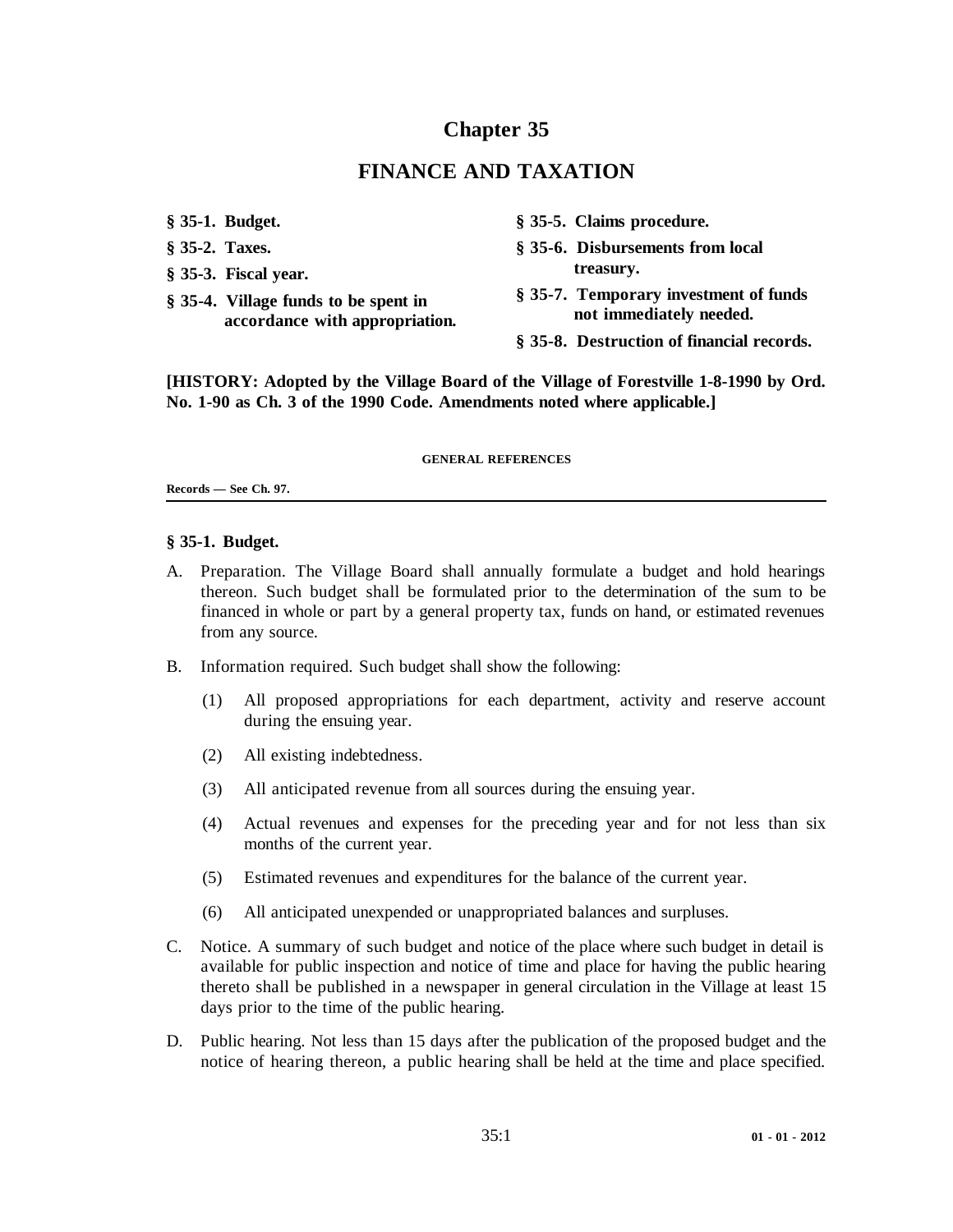At such hearing, any resident or taxpayer of the Village shall have an opportunity to be heard on the proposed budget.

- E. Adoption. By a majority vote of its entire membership, the Village Board shall adopt the proposed budget either as submitted or as changed pursuant to the hearing required by Subsection D of this section.
- F. Alterations. After any alterations made pursuant to the hearing required by Subsection D, there shall be no changes in the amount of tax to be levied, the amounts of the various appropriations or the purposes of such appropriations stated in the budget, unless such changes are authorized by a 2/3 vote of the entire Village Board. If such changes are made, notice shall be published in a newspaper in general circulation in the Village within 10 days thereafter. Failure to give such notice shall preclude any changes in the proposed budget and alterations thereto made pursuant to the hearing required by Subsection D.

#### **§ 35-2. Taxes.**

- A. General. The Village Board shall, on or before December 15 in each year, by resolution to be entered of record, determine the amount of corporation taxes to be levied and assessed on the taxable property in the Village for the current year. Before levying any tax for any specified purpose, exceeding 1% of the assessed valuation above, the Village Board shall, and in all other cases may in its discretion, submit the question of levying the same to the Village electors at any general or special election by giving 10 days' notice thereof prior to such election by publication in a newspaper in general circulation in the Village. Such notice shall set forth the purposes for which such taxes are to be raised and the amount of the proposed tax.
- B. Highway. The Village Board shall, at the same time and in like manner, determine the amount, if any, of highway tax to be levied and collected in the Village for the current year. Such highway tax shall thereafter be assessed and collected by the Village Treasurer at the time and in the manner provided for the collection of other Village taxes set forth in Subsection D of this section. Such highway tax shall be kept as a separate fund and shall be expended under the direction of the Village Board in the improvement of the streets, highways and bridges in the Village.
- C. Tax roll. The Village Clerk shall make out a book called a tax roll, a complete list of all the taxable real property and also a complete alphabetical list of all persons, firms or corporations in the Village having any taxable personal property. Pursuant to § 70.65(2), Wis. Stats., the Clerk shall, in computing the tax roll, insert only the aggregate amount of state, county, local, school and other general property taxes minus credits applied under § 79.10(9), Wis. Stats., except credits determined under § 79.10(7m), Wis. Stats., in a single column in the roll opposite the parcel or tract of land against which the tax is levied or in the case of personal property, in a single column opposite the name of the person against whom the tax is levied. Each tax bill or receipt shall show the purpose for which the taxes are to be used, giving the breakdown for state, county, local, school and other general property taxes. The tax roll shall indicate all corrections made under §§ 70.43 and 70.44, Wis. Stats.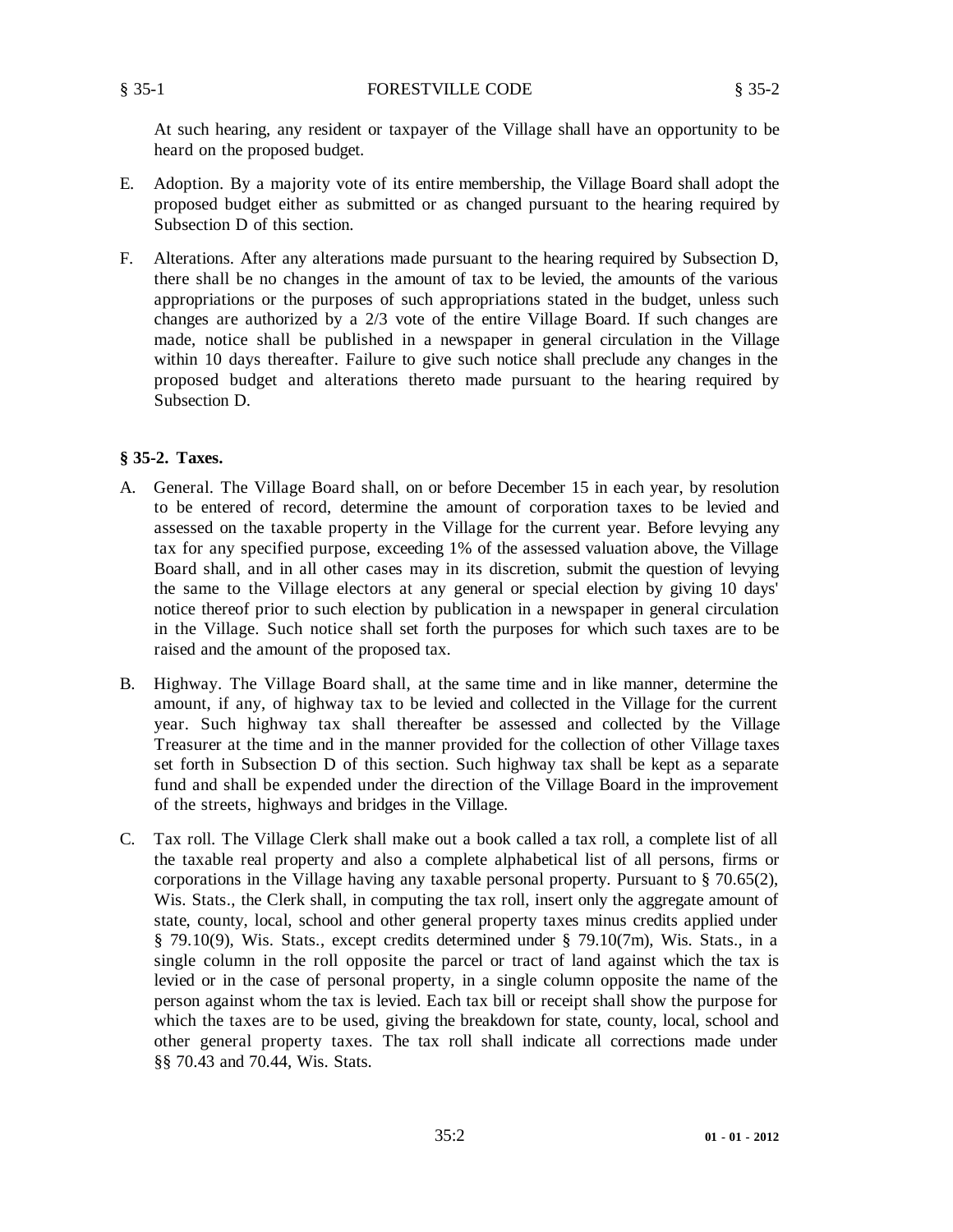D. Tax receipts. The Village Clerk shall use the tax receipts furnished by the County Clerk as provided in § 74.19, Wis. Stats.**<sup>1</sup>**

## **§ 35-3. Fiscal year.**

The calendar year shall be the fiscal year.

## **§ 35-4. Village funds to be spent in accordance with appropriation. <sup>2</sup>**

No money shall be drawn from the Village Treasury nor shall any obligation for the expenditure of money be incurred, except in pursuance of the annual appropriation in the adopted budget or when changed as authorized by § 35-1F. At the close of each fiscal year, any unencumbered balance of an appropriation shall revert to the general fund and be subject to reappropriation, but appropriations may be made by the Board to be paid out of the income of the current year for improvements or other objects or works which will not be completed within such year and any such appropriation shall continue in force until the purpose for which it was made has been accomplished or abandoned.

## **§ 35-5. Claims procedure.**

- A. Clerk to approve. Payments may be made from the Village Treasury only after the Village Clerk has audited and approved each claim as a proper charge against the treasury and has endorsed his approval thereon after having determined that the following conditions have been complied with:
	- (1) That funds are available therefor pursuant to the budget approved by the Village Board.
	- (2) That the item or service has been duly authorized by the proper official, department head, board or commission.
	- (3) That the item or service actually has been supplied or rendered in conformity with such authorization.
	- (4) That the claim is just and valid pursuant to law. The Clerk may require such proof to support the foregoing as he, in his discretion, deems necessary.
- B. Clerk to file list of approved claims. Each month the Clerk shall file with the Village Board a list of the approved claims, showing the date paid, the name of claimant, the purpose and the amount.
- C. Village Board to authorize annual audit. The Village Board shall authorize an annual detailed audit of its financial transactions and accounts by the Wisconsin Department of Revenue or by a licensed public accountant, the designation to be made by the Village Board.

**<sup>1.</sup> Editor's Note: Amended at time of adoption of Code (see Ch. 1, General Provisions, Art. II).**

**<sup>2.</sup> Editor's Note: Amended at time of adoption of Code (see Ch. 1, General Provisions, Art. II).**